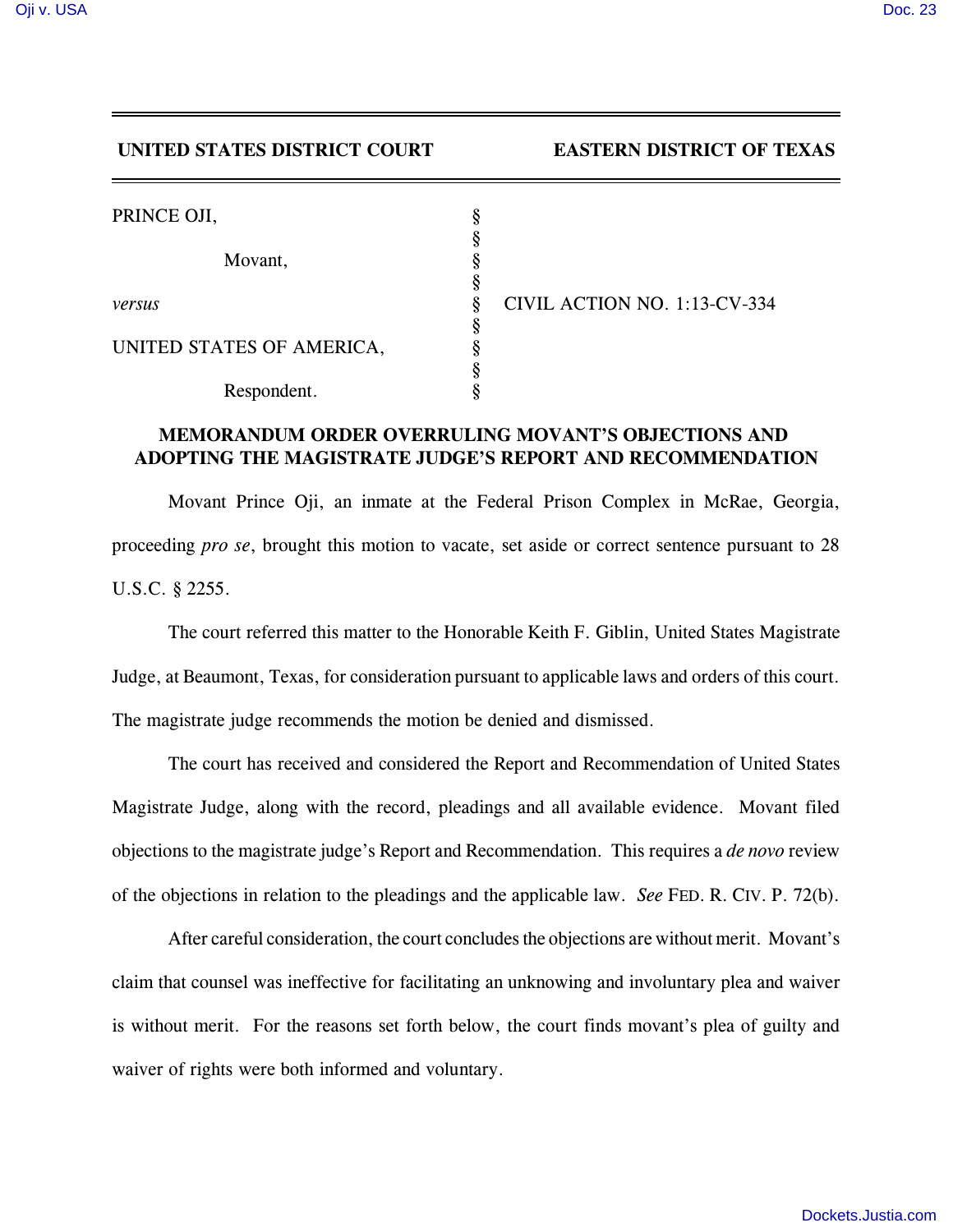Before his plea of guilty was accepted at the plea hearing, movant expressly asserted that he understood the sentence ultimately imposed may be different from any estimate his attorney may have given him, and that the court could do something different than any recommendations contained in the plea agreement. Movant was advised of a possible range of punishment of not more than 20 years; a fine not to exceed \$500,000, or twice the value of the property involved in the transaction, whichever is greater. Additionally, movant was advised of possible restitution, forfeiture, consequences of regarding his immigration status, supervised release of not more than three years, and a special assessment of not less than \$100. Movant was advised that his sentence was subject to an increase of 14 levels because the loss exceeded \$ 400,000 but was less than or equal to \$ 1,000,000. Further, movant was advised that "restitution in this case is not limited to the offense of conviction and may include restitution for all losses caused by the defendant's criminal conduct, even if such losses resulted from crimes not charged or admitted by the defendant in the factual statement." Transcript of Plea Agreement at 4, *United States v. Oji*, 1:11cr120 (E.D. Tex. Sept. 4, 2012). Movant stipulated that the "currently unreimbursed losses caused by the defendant's criminal conduct are not less than \$ 655,258.30 and that this is the minimum amount should the court order restitution." *Id.*

Movant's arguments regarding counsel and the voluntariness of his plea were raised at the sentencing hearing and found not credible by the court. After hearing from movant, his counsel, and counsel for the Government, the court found the statements of movant's counsel and counsel for the Government more credible. *See* Transcript of Sentencing Hearing at 10, *Oji*, 1:11cr120. As movant has failed to show his punishment was in excess of the statutory maximum or that he was denied the effective assistance of counsel that affected the validity of the waiver or the plea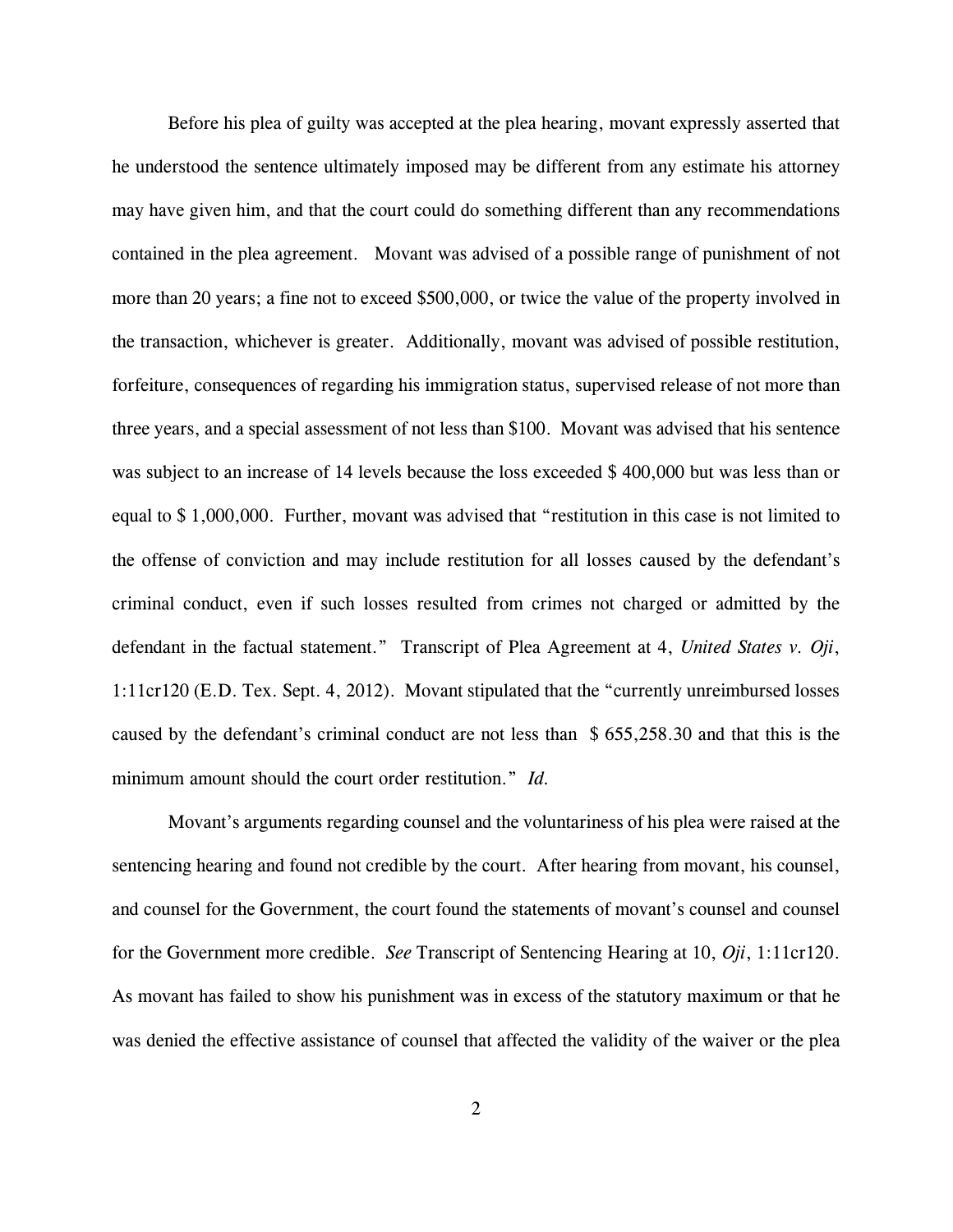itself, the waiver of right to appeal or otherwise challenge the sentence is valid and will be enforced. Accordingly, movant's objections should be overruled.

In addition, movant is not entitled to the issuance of a certificate of appealability. An appeal from a judgment denying a motion under section 2255 may not proceed unless a judge issues a certificate of appealability. *See* 28 U.S.C. § 2253; FED. R. APP. P. 22(b). The standard for granting a certificate of appealability, like that for granting a certificate of probable cause to appeal under prior law, requires the movant to make a substantial showing of the denial of a federal constitutional right. *See Slack v. McDaniel*, 529 U.S. 473, 483-84 (2000); *Elizalde v. Dretke*, 362 F.3d 323, 328 (5th Cir. 2004); *see also Barefoot v. Estelle*, 463 U.S. 880, 893 (1982). In making that substantial showing, the movant need not establish that he should prevail on the merits. Rather, he must demonstrate that the issues are subject to debate among jurists of reason, that a court could resolve the issues in a different manner, or that the questions presented are worthy of encouragement to proceed further. *See Slack*, 529 U.S. at 483-84. Any doubt regarding whether to grant a certificate of appealability is resolved in favor of the movant, and the severity of the penalty may be considered in making this determination. *See Miller v. Johnson*, 200 F.3d 274, 280-81 (5th Cir.), *cert. denied*, 531 U.S. 849 (2000).

Here, the movant has not shown that any of the issues raised by his claims are subject to debate among jurists of reason. The factual and legal questions advanced by the movant are not novel and have been consistently resolved adversely to his position. In addition, the questions presented are not worthy of encouragement to proceed further. Therefore, the movant has failed to make a sufficient showing to merit the issuance of a certificate of appealability. Accordingly, a certificate of appealability shall not be issued.